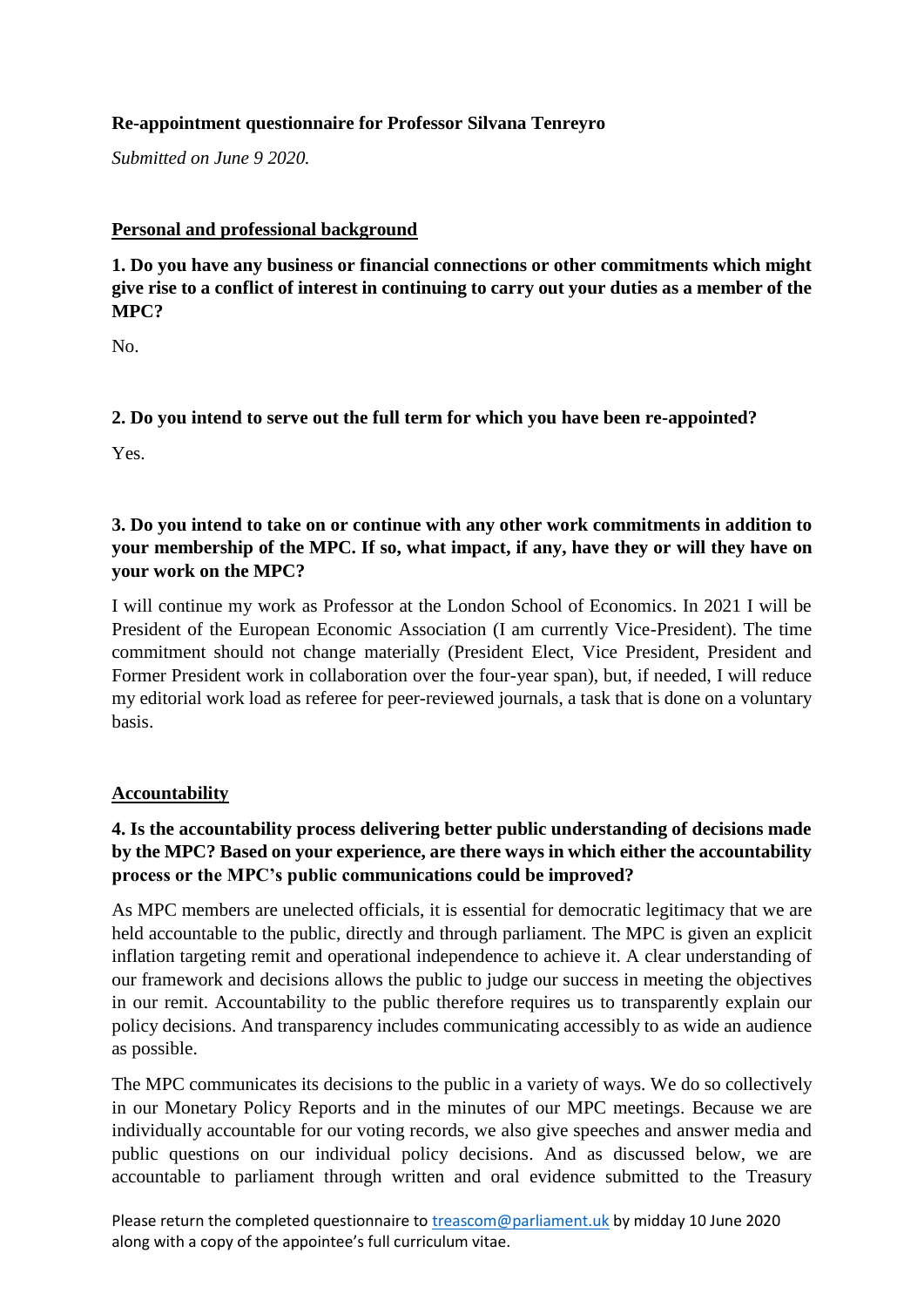Committee. One challenge to accountability and understanding, highlighted in the past by some of my colleagues, is that many of the issues and policies we discuss are relatively technical, which may limit public understanding.

The MPC, supported by Bank staff, has made a substantial effort to improve the accessibility of its collective communications. Since 2017, we have introduced layered content in our reports for readers with different levels of background knowledge. We include accessible visual summaries of our forecasts and decisions that can be easily understood and circulated on social media. Recently we have made the report more thematic and ensured our policy decision and the judgements underlying it were more prominent in the report. All of the internal briefing we see is written clearly and concisely, and we aim to avoid technical jargon where we can in our minutes and, personally, in my individual speeches and remarks.

I discussed the evidence on public understanding of the inflation targeting framework in a speech in  $2019<sup>1</sup>$ . Although the data suggest that, on average, households have a good understanding of inflation, there is a large fraction for whom that understanding is more limited. Tracking the impact of the steps the MPC has been making to improve its communications will be important. While any gaps in public understanding are a challenge for accountability, a silver lining is that they are most likely to arise when the framework is successfully delivering low and stable inflation. In countries or periods with significantly higher and more volatile inflation rates, inflation is a much larger concern for all households, such that by necessity, they develop a good understanding.

## **5. Given your experience, how important is it for MPC members to be subject to parliamentary accountability and what do you now think are the strongest and weakest parts of accountability structures for the MPC?**

The accountability process works very well in my view. As well as being accountable to the public at large, we are also accountable via their representatives in parliament. The Governor is required to write an open letter to the Chancellor should inflation depart from the inflation target by more than one percentage point. And we are individually accountable to parliament via evidence given to the Treasury Committee.

I think written and oral evidence given to the Treasury Committee is a crucial aspect of the accountability process, and one of the strengths of the structure. It allows detailed probing of our views to further understand the reasoning behind MPC decisions and, when needed, to question our judgment or logic. As all of us are called regularly to testify, it also makes sure that we are individually accountable for our policy votes.

The main weakness (or limit to accountability) I would highlight is one that arises occasionally, and would be difficult to avoid. Rightly, given our independence, MPC members do not give public speeches in periods around elections, or other politically sensitive periods. We also do not attend Treasury Committee when parliament has been dissolved. This can sometimes lead to periods in which we are unable to explain our decisions to the public and to parliament as extensively as usual, as occurred in the period before the general election in 2019.

<sup>&</sup>lt;sup>1</sup> S Tenreyro (2019) 'Understanding inflation: expectations and reality', Ronald Tress Memorial Lecture, Birkbeck University of London.

Please return the completed questionnaire to [treascom@parliament.uk](mailto:treascom@parliament.uk) by midday 10 June 2020 along with a copy of the appointee's full curriculum vitae.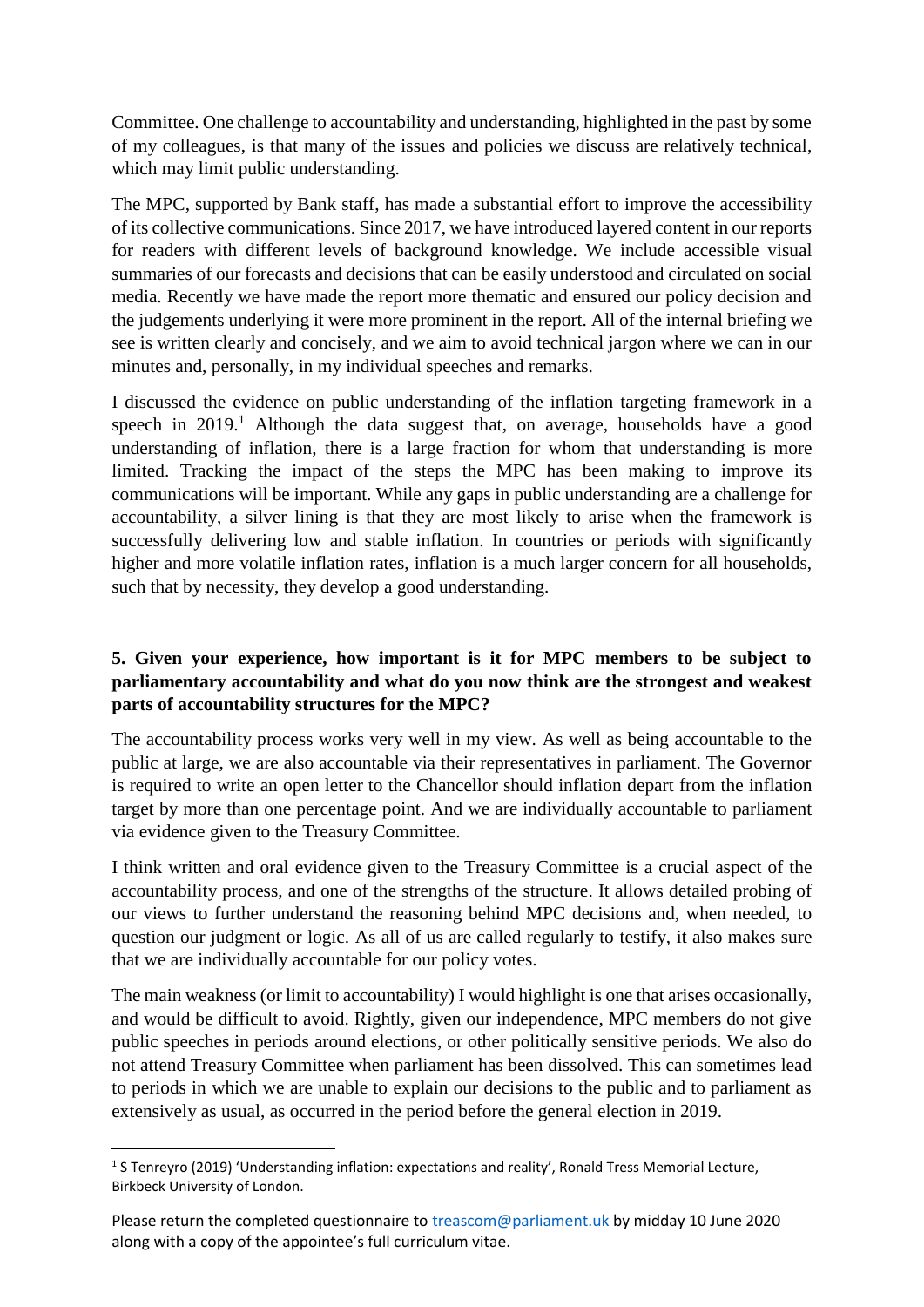### **Monetary policy**

## **6. How effective is the co-ordination of monetary and macroprudential policymaking between the MPC and the FPC?**

We are regularly briefed on the thinking of the FPC and the evidence underlying their decisions. We are also kept well informed by virtue of having several MPC members who sit on both committees. For issues that concern both committees, including aspects of Brexit or of the Covid-19 crisis, we attend joint MPC-FPC meetings where we can exchange knowledge and discuss policies. More generally, there are also wide-ranging discussions and sharing of research between MPC and FPC members and their staff. In my view, the arrangement works very well.

Over the past few months, for example, we participated in joint meetings with the FPC on the effect of the MPC's illustrative scenario on the corporate sector, where we were able to share information on a crucial issue for both committees' thinking. Our decision-making was also joined up: during MPC meetings, we were kept informed on the FPC's decision to release the countercyclical capital buffer, while the MPC's scenario was used as the basis for the FPC's stress test.

### **7. What are the dangers of monetary financing and can they be managed?**

Monetary financing can be defined in different ways, but typically as a permanent expansion of central bank money, used to fund government spending. There have been examples in the past in other countries when monetary financing has led to high inflation or hyperinflation. These dangers of monetary financing arise not because there is a joint monetary-fiscal expansion – indeed, this is the usual correlation during economic downturns, as both monetary and fiscal policies tend to move counter-cyclically. The dangers arise when financing the government becomes the outright aim of monetary policy.

I do not see dangers in the context of the Bank of England or recent policy actions of the MPC. The MPC has a clear monetary remit, with an inflation target and operational independence to implement it. The main tools – quantitative easing (QE) and interest rate policies, (including guidance about future interest rates) – transmit to the economy in fairly similar ways. For all policies, a key part of the transmission is to influence the cost of financing to borrowers. We normally think about private-sector borrowers, but monetary policy tools also affect the cost of government financing. There is nothing different in the current situation, other than the scale of current government expenditures. More QE and lower interest rates were needed to help support the economy and therefore meet our remit, in a context in which inflation is set to fall well below its target.

But that does not imply that decisions on monetary policy are being made to achieve fiscal goals and hence there are no dangers or threats to price stability: monetary policy actions are framed within the remit, and can be reversed if and when an improved economic outlook requires it. If fiscal policy was being loosened when the economy was growing strongly and price pressures were increasing, monetary policy would be tightened, which would be more likely to increase the cost of financing government debt.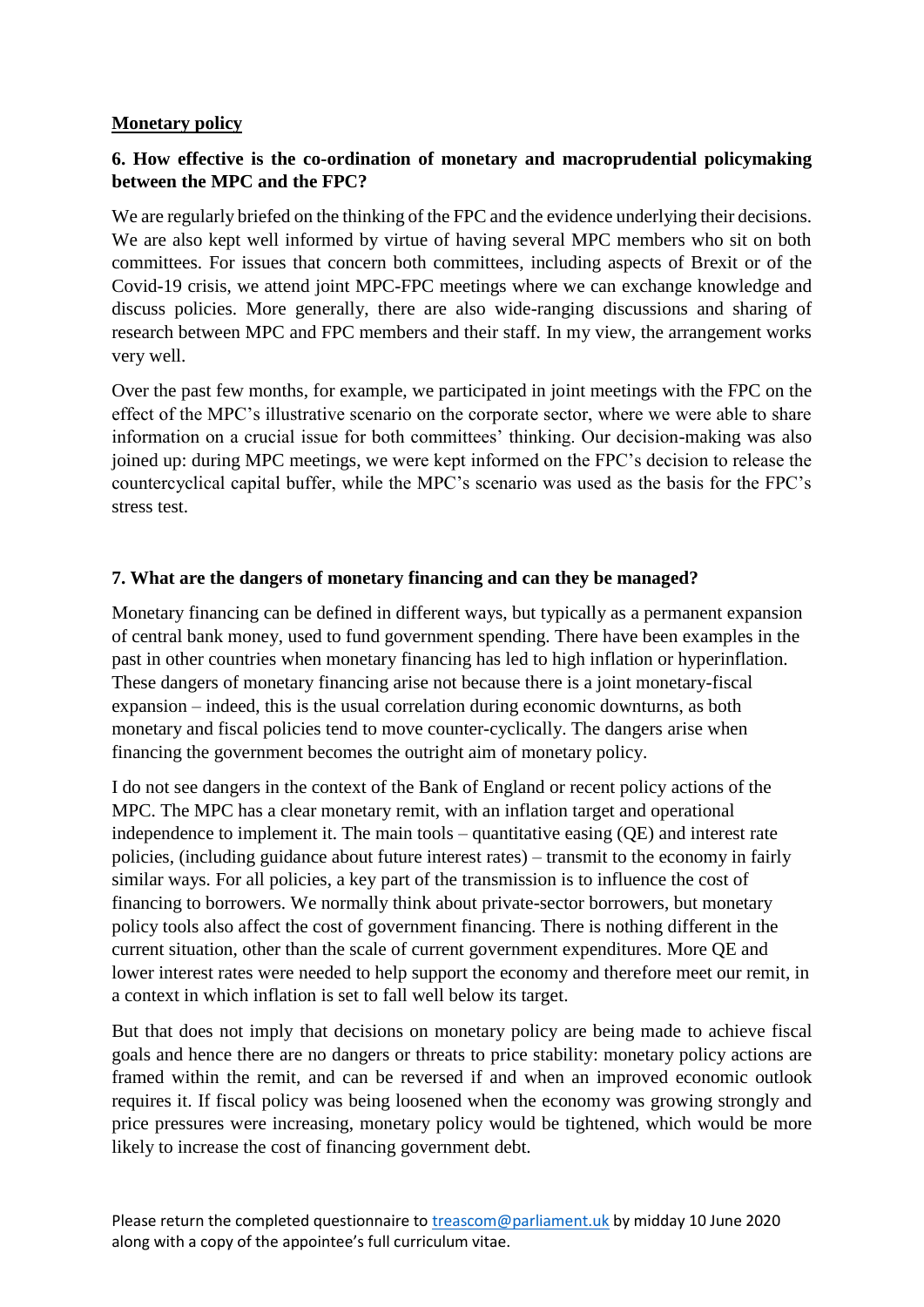### **8. To what extent do you see forward guidance as a useful tool in monetary policy?**

Forward guidance is a useful tool for monetary policy. It involves communicating what we expect to happen to the economy, and how we might change our monetary policy in response. It is important to note that although the MPC has been more explicit about future monetary policy in recent years, there has always been some element of forward guidance in its communications. Producing a forecast for the economy that suggests inflation is going to rise above target has always been a strong signal that monetary policy would need to be tightened, for example.

Forward guidance is important for households, firms and financial markets to understand how monetary policy would react as the economy evolves. For households and firms, especially those currently borrowing or saving at rates tied to Bank Rate, some indication of how policy is likely to change in different scenarios allows them to plan and make better-informed decisions. In practice, even more households and firms borrow and save at fixed interest rates, which depend not just on current monetary policy, but also on how financial markets think future policy will be set. By giving clear guidance to households, firms and financial markets, the MPC can therefore affect spending and saving today.

It is not easy to measure the impact of forward guidance, understandably, as it is difficult to codify words, and words are often accompanied by actions, making identification difficult. However, there has been significant progress. Recent research by Hansen, McMahon and Tong (2019) translates the guidance and fan charts contained in the MPC's policy reports into narrative and quantitative signals, and measures how its publication affects financial markets; their research suggests that forward guidance indeed affects long-term interest rates.<sup>2</sup>

One challenge in implementing forward guidance is that individually and collectively, the MPC has always given *conditional* guidance. We indicate how policy would be set if the economy evolved in one particular way or another. In my view it would be unwise to give *unconditional* guidance that promised a given path for interest rates, irrespective of what happened to the economy. While having the advantage of being simpler and easier to communicate, it may subsequently prove to be the wrong action once we get more information; the economy would not always evolve as we set out, and as a result, policy might also have to be set differently. The challenge is that conditional guidance is sometimes misinterpreted or misunderstood as unconditional. For this reason I have tried to communicate clearly the conditional nature of any statements I make about future policy, to avoid them being misinterpreted as a promise.<sup>3</sup>

Forward guidance is used in other areas of public policy. Away from monetary policy, a tangible example of conditional forward guidance is the public health advice that many governments have put in place during the current crisis. This has spelled out when and under which conditions different lockdown measures would be lifted. It gives people and companies some basis to assess their situations and take steps, where possible. However it also makes clear that if the spread of Covid-19 worsened, then lockdown measures would be lifted later

<sup>&</sup>lt;sup>2</sup> Hansen, S, McMahon, M and M Tong (2019) 'The Long-run information effect of central bank communication', *Journal of Monetary Economics* 108, 105-202.

<sup>&</sup>lt;sup>3</sup> The academic literature has discussed the pros and cons of using 'Odyssean' or unconditional guidance versus 'Delphic' or conditional guidance.

Please return the completed questionnaire to [treascom@parliament.uk](mailto:treascom@parliament.uk) by midday 10 June 2020 along with a copy of the appointee's full curriculum vitae.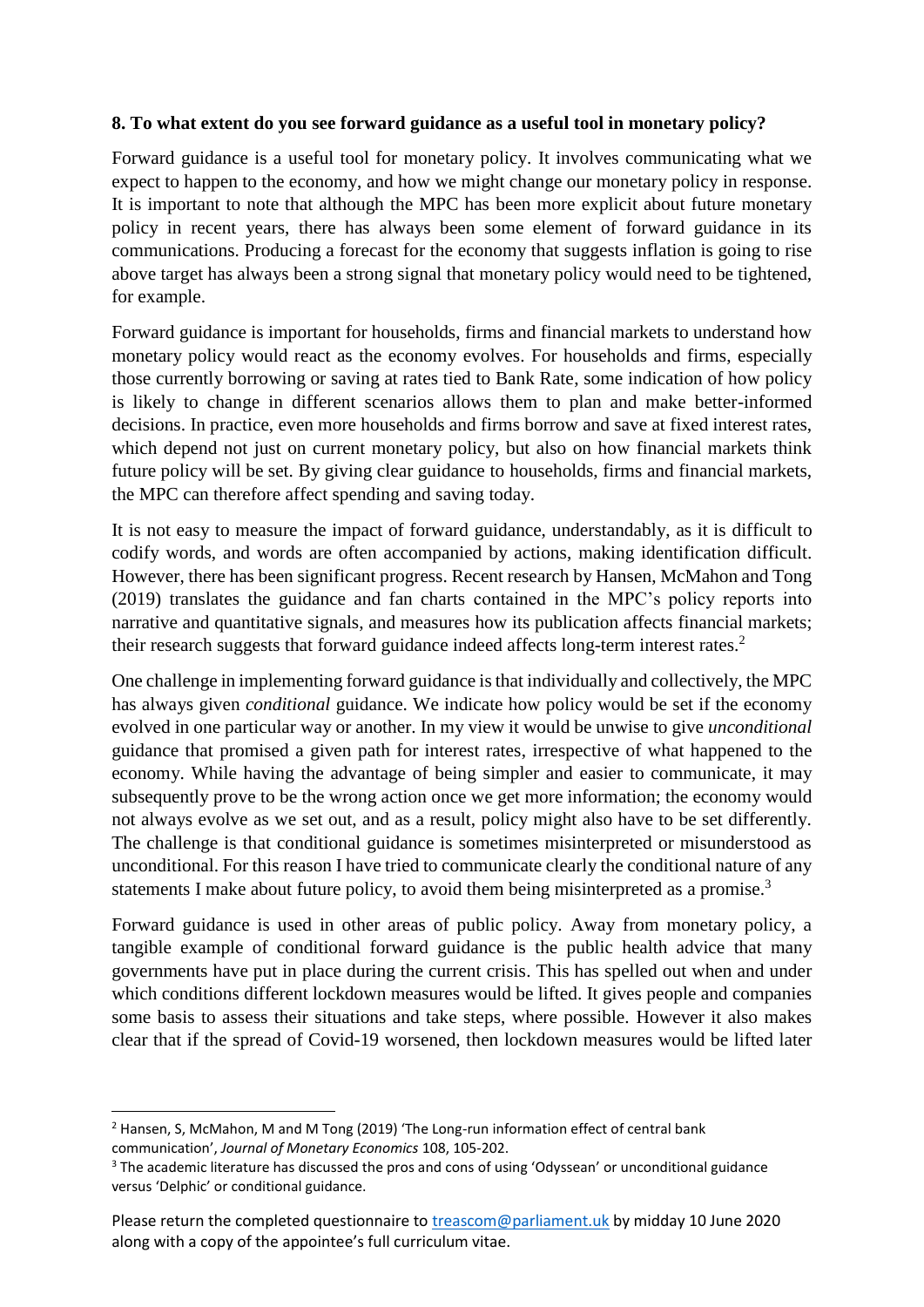than otherwise. Although, again, effectiveness is not easy to quantify, most people and companies would find the guidance helpful for their planning.

# **9. Given changes in consumer spending habits during lockdown, there are reported difficulties in measuring inflation. What challenges does this present for the MPC in maintaining price stability and what other indicators are you monitoring?**

There are several issues affecting the measurement and interpretation of CPI inflation at present, which I highlighted during my April 2020 speech on inflation.<sup>4</sup> The CPI measures the cost of a basket of goods and services. The basket includes over 700 items, weighted by the "typical" spending shares in previous years.

During the lockdown there have been a number of large changes affecting the CPI basket and price measurement. The ONS has published helpful articles explaining them, and has also briefed the MPC extensively on its approach to dealing with the issues. In particular:

- a) Price collection has been more difficult, since, typically, around 45 percent of the (CPIH-weighted) sample of prices are collected physically in store. There are also other practical considerations, as consumers might switch to different outlets or there are changes in multi-buy discounts (typically, measurement of prices entering the CPI holds product, brand, size, and outlet fixed to facilitate comparability over time).
- b) There have been large changes in the consumption basket since the closure of many businesses during lockdown meant that one-fifth of the items in the CPI basket were no longer on sale (e.g., package holidays, or many recreational services). To some extent, many of these changes will persist for some time even after the economy opens up. Many consumers may be reluctant to return immediately to their pre-Covid lifestyles given worries about the virus, and others may be unable or unwilling to, given reduced income or higher uncertainty about future income.
- c) There are likely to be large changes in relative prices (e.g., prices of some essential food and pharmaceutical products in high demand increased relative to non-essential items).

For the practical measurement difficulties, the ONS has switched to price collection by telephone, email and online. They have also adopted a sensible approach, in line with international recommendations, for minimising the effect of missing items on the CPI. Even for those products still on sale, however, a lower number of available price quotes could mean that the sample is less representative. Fewer price quotes together with large changes in relative prices are also likely to lead to some greater volatility in the data.

To further help guide us in light of these difficulties, we are keeping track of signals from the additional ONS web-scraped price indicators. To help monitor consumption patterns, we are

<sup>1</sup> 4 S Tenreyro (2020), 'Monetary policy during pandemics: inflation before, during and after Covid-19', speech/online webinar.

Please return the completed questionnaire to [treascom@parliament.uk](mailto:treascom@parliament.uk) by midday 10 June 2020 along with a copy of the appointee's full curriculum vitae.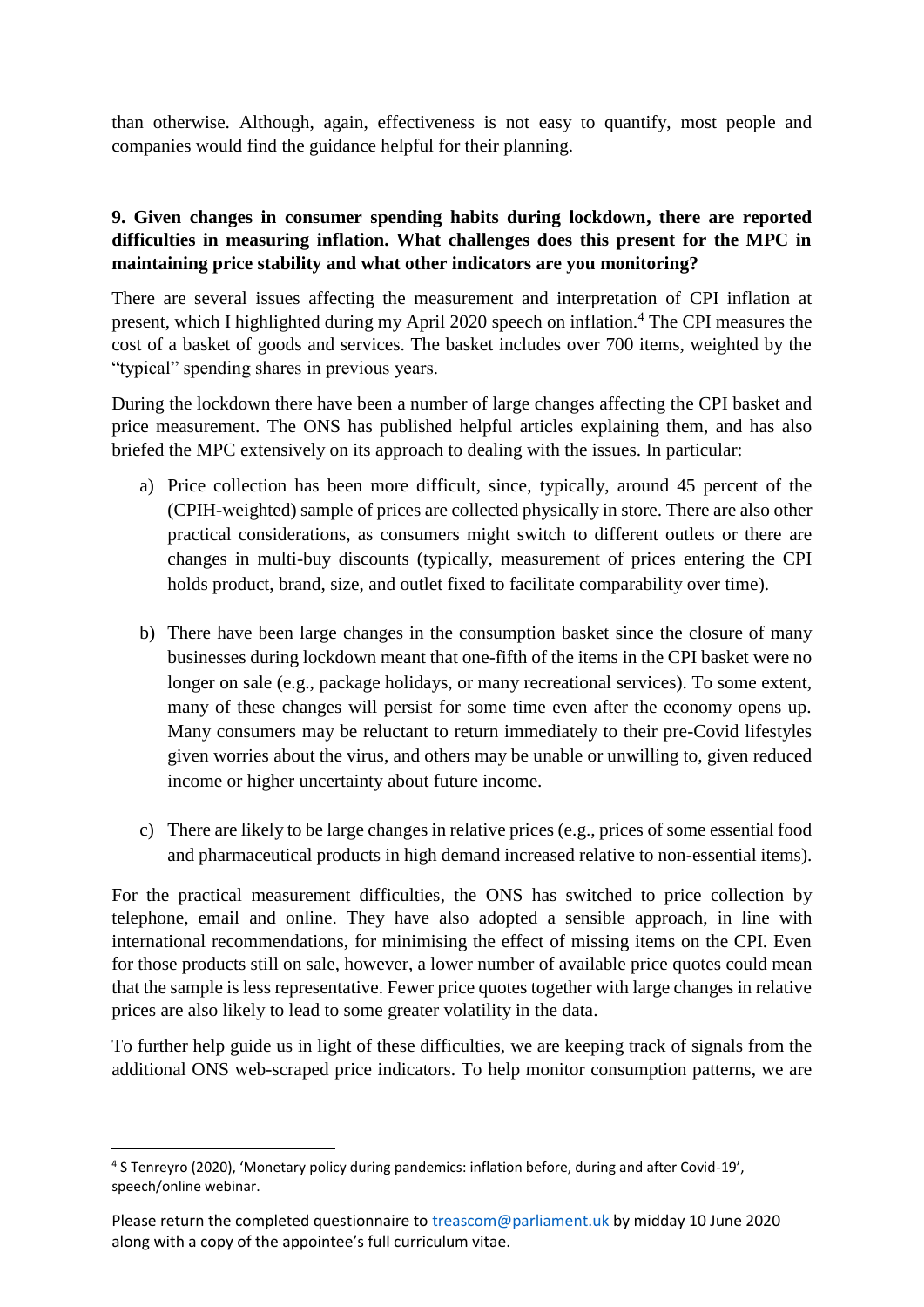also paying close attention to real-time consumption indicators derived from payments data, travel and retail footfall measures.

As well as the measurement issues, there are also conceptual difficulties with the interpretation of the CPI data. These would arise even if it were possible to measure perfectly every price during the lockdown, since most shifts in the consumption basket and changes in relative prices will be largely temporary. In order to work out what policy will be needed to achieve the inflation target in one, two and three years' time, we need to know how quickly the changes will reverse, and to predict how prices will evolve in sectors that are currently closed down.

To achieve the inflation target once these basket changes unwind, I have argued that the MPC should pay close attention to the underlying drivers of inflation. It will be important to look at the balance of supply and demand in different sectors of the economy as well as aggregate and sectoral measures of cost growth. It will also be vital to monitor how household and financial market measures of inflation expectations are evolving. Given the likely volatility in the headline data, the MPC will need to dissect and explain the changes in CPI inflation in more detail than usual. This will help the public and the MPC itself to gauge the sources of changes and their likely persistence. We will also need to assess the influence that changes in the composition of the basket might have for measured inflation in the months and years ahead.

# **10. Given your experience on the MPC, how would you characterise the public's understanding of the role and decisions of the MPC, and where do you think improvements in communications could be made?**

There is some mixed evidence on the public's understanding of the role and decisions of the MPC. In the most recent Bank of England/TNS Inflation Attitudes survey, two thirds of respondents correctly named the Bank of England as responsible for setting interest rates (onethird unprompted); while over half were supportive of the current 2% inflation target. Both numbers have changed little over a period of many years.

As discussed above, the MPC has made a substantial effort to improve the accessibility of its collective communications. This has included introducing layered content, accessible visual summaries and a thematic policy report. There is experimental evidence that the changes have improved understanding of readers.<sup>5</sup>

On the inflation framework, however, in a speech I gave in 2019, I highlighted that there is a fraction of households who have a limited understanding of inflation.<sup>6</sup> I examined survey evidence suggesting that many households, including younger and lower-income households, are unable to make accurate predictions about inflation, or even any predictions at all. For younger households this may partly be because they have had little experience of living through periods of high inflation. (Not being aware of the inflation rate in periods in which it is high can be particularly costly.) I showed evidence that in part, the cause appeared to be differences in financial literacy between different groups in society.

<sup>5</sup> Haldane, A and M McMahon (2018) 'Central Bank Communications and the General Public', *AEA Papers and Proceedings* 108, 578-83.

<sup>6</sup> S Tenreyro (2019) 'Understanding inflation: expectations and reality', Ronald Tress Memorial Lecture, Birkbeck University of London.

Please return the completed questionnaire to [treascom@parliament.uk](mailto:treascom@parliament.uk) by midday 10 June 2020 along with a copy of the appointee's full curriculum vitae.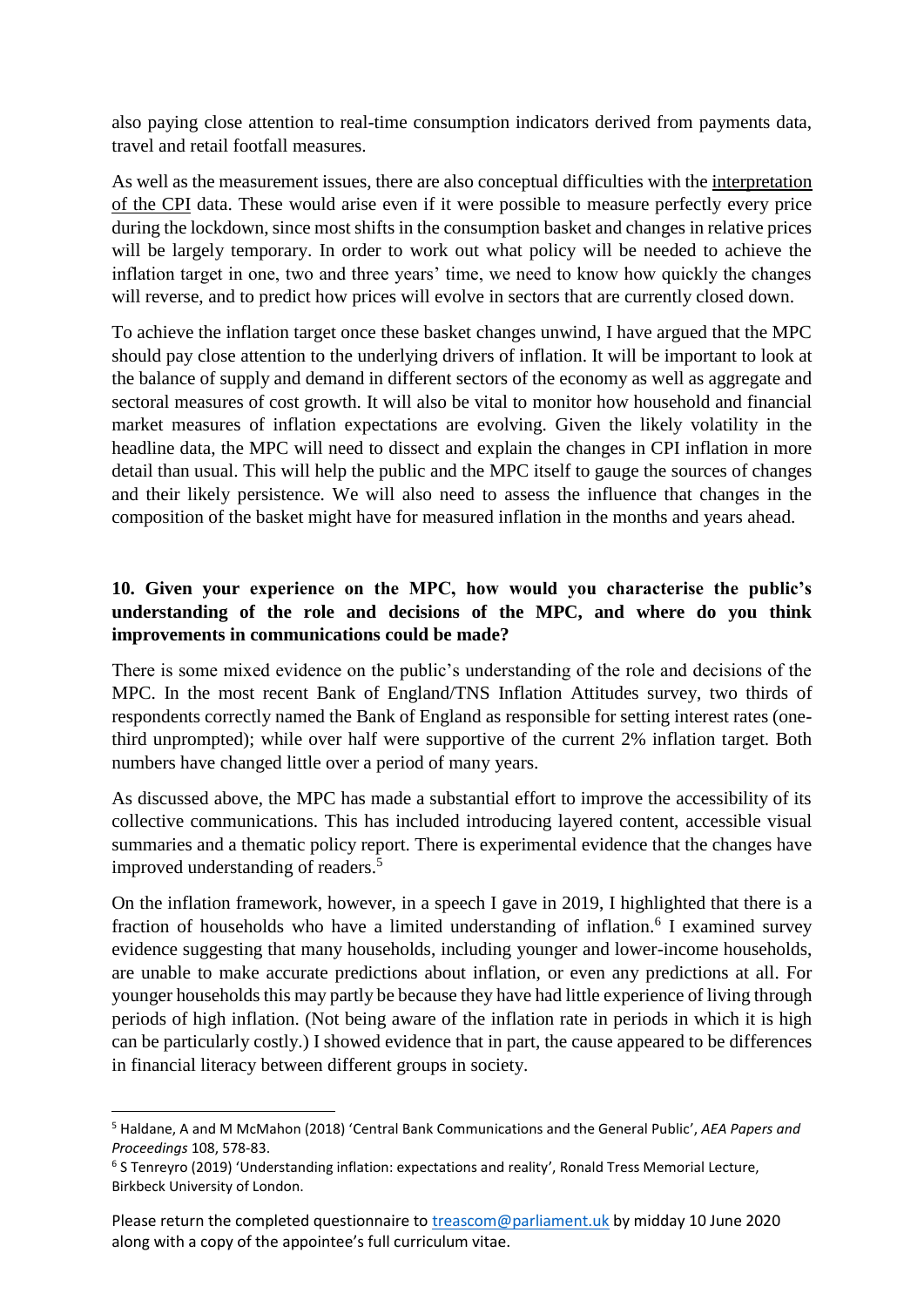I do not think that these gaps are likely to have large macroeconomic effects, or pose any issues for monetary policy effectiveness. The proportion of households for whom they are relevant make up only a small share of aggregate consumption. And most households have a relatively limited role in wage and price-setting decisions that matter for aggregate inflation.

However, a lack of financial literacy could lead some households to make decisions that may be against their own individual interests. It is therefore an issue that requires attention from schools, universities, as well as perhaps employers. The Bank of England and the MPC can certainly assist in the effort. To address similar concerns, the Bank has been taking steps to improve its educational outreach, including launching econoME, an educational programme designed for young people aged from 11 to 16 that aims to improve economic and financial literacy.

## **11. Given your experience on the MPC, where would you like to see improvements in how external members on the MPC are supported?**

The support provided by Bank staff is consistently outstanding. The relatively small group of economists in Monetary Analysis is responsible for an enormous amount of high-quality analysis that is most directly relevant for the MPC. I also have access to a wide range of briefing produced by other areas of the Bank. There has also been a phenomenal effort to adjust to the difficulties of the lockdown, with no reduction in quality despite staff working remotely. All in, there are few margins for improvement given the resources available. With more resources, of course, it would be possible to do even more – especially given the high demands on the Bank (first from Brexit, and now Covid-19) during my time on the committee.

### **The economy**

# **12. What are the main operational challenges now facing the MPC? How much further can monetary policy effectively go in stimulating the economy?**

Looking ahead, the main operational challenges facing the MPC relate to our policy tools. We have gone from a position where Bank Rate was our standard policy instrument, to a (health) crisis where we have had to use a wide array of conventional and unconventional policy instruments at speed. If the economy evolves in a way that requires further policy stimulus, we will need to weigh up which tool is best able to provide the right support. On the other hand, if a more positive scenario were to transpire and the economy were to recover rapidly, we would need to think about the best way to unwind some of the policy stimulus.

As we have previously stated, the MPC always keeps its set of tools under review. In my view, one important reason for doing so in the current situation is that there are plausible scenarios that could involve weaker medium-term growth and inflation than the illustrative scenario we published in the May MPR. Given the possibility that more stimulus might be needed, it is right for the MPC to keep its thinking open on the type of policy support required, consistent with its remit and role.

For new tools, there are two related conditions that need to be satisfied before they can be used in pursuit of the MPC's objectives. First, the MPC and Bank need to ensure that any potential

Please return the completed questionnaire to [treascom@parliament.uk](mailto:treascom@parliament.uk) by midday 10 June 2020 along with a copy of the appointee's full curriculum vitae.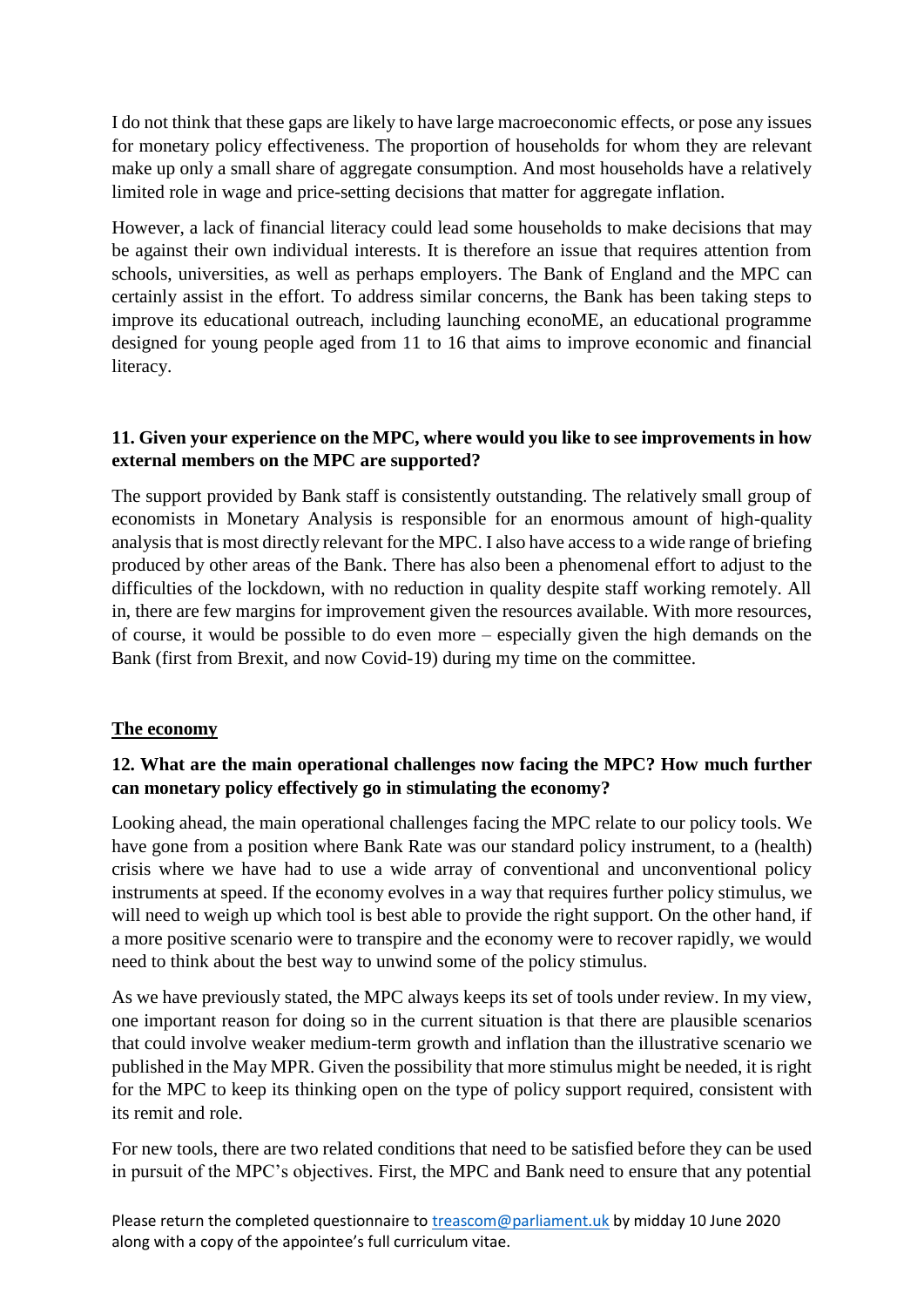policies can be implemented operationally and without side effects that might make them counterproductive. This condition determines the amount of policy space available for any given tool. Second, given policy space, the MPC needs to choose the optimal mix of tools, which may depend on the nature of the underlying shock or state of the economy.

In the near term, the MPC has some policy space available, with the precise amount depending in part on prevailing market conditions. For example, the vast majority of the MPC's QE programme to date has consisted of purchases of government debt, which work by lowering long-term gilt yields. The amount of QE policy space at a particular point in time therefore depends, all else equal, on the level of yields.

## **13. How would you characterise the supply and demand shocks arising from coronavirus and their relative importance? How will this evolve as and when lockdown begins to be lifted and the economy recovers, and what are the implications for growth and inflation?**

In my speech in April I discussed whether the effects of Covid-19 were mainly affecting demand or supply.<sup>7</sup> At that stage, when many businesses had temporarily closed down, it was best described as both. The closures represented a fall in supply, since employment had stopped in many industries and production would not have taken place, even if demand had remained unchanged. But it was also the case that demand would have fallen sharply even if businesses had stayed open, as was evident in data in the run up to the lockdown for many sectors.

Importantly, whether the effects of the lockdown itself were classed as demand or supply was not a key indicator for my votes on monetary policy. The fall in Q1 and Q2 GDP resulting from the lockdown are very different from a typical recession, since they are largely a mechanical effect of required public health interventions. Looser monetary policy would not have been able to prevent those direct reductions in output, and nor would we have wanted to, given government social distancing guidance in place. As a result, neither the likely scale of the fall in Q2 output, nor the extent to which it represents lower demand or lower supply, were key determinants of my recent policy votes. The motivations instead, were aimed at achieving the objectives on our remit by lowering the cost of borrowing in order to support households and businesses through the crisis while helping prevent damaging defaults and business failures; to avoid market dysfunction and an associated tightening in financial conditions; and to support activity in sectors still operating.

In contrast, the balance of demand and supply will again become the critical indicator as the lockdown is lifted. There are likely to be negative effects on both. Fear and caution about the health risks of the virus may weigh persistently on demand in sectors with high social contact. Higher uncertainty over future employment prospects and the macroeconomic environment is also likely to lead to a fall in consumption and business investment. Over time, weaker investment will feed through into weaker productivity and supply. Social distancing requirements could also lower productivity in some sectors that have to operate at lower densities than before.

<sup>1</sup> 7 S Tenreyro (2020), 'Monetary policy during pandemics: inflation before, during and after Covid-19', speech/online webinar.

Please return the completed questionnaire to [treascom@parliament.uk](mailto:treascom@parliament.uk) by midday 10 June 2020 along with a copy of the appointee's full curriculum vitae.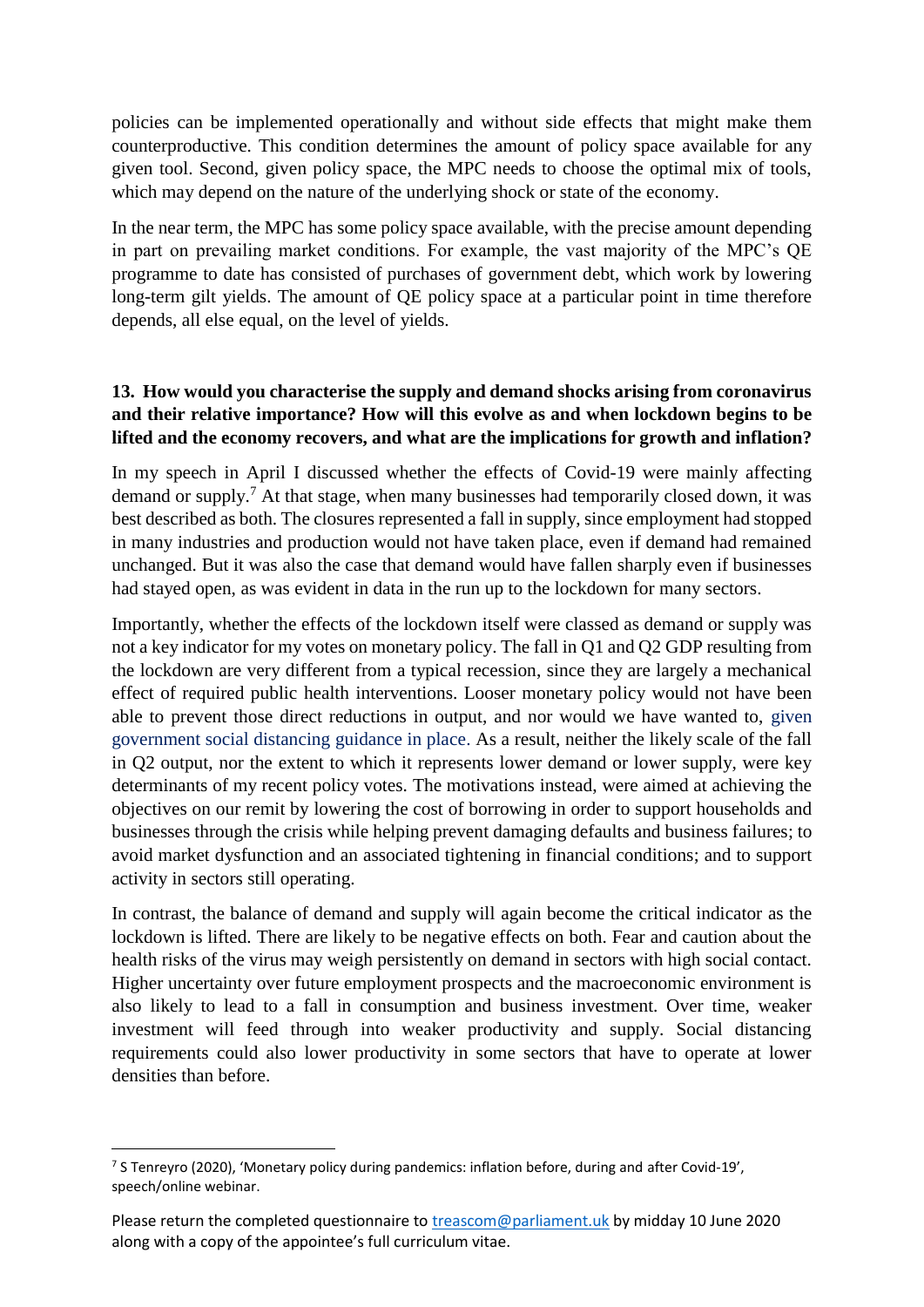An important aspect of the implications for growth and inflation is that the persistent effects will affect different businesses (and workers) asymmetrically. These sectoral effects matter for forecasting how the economy evolves. Even if supply falls far more than demand in some badly affected sectors, the resulting lower income and employment is likely to feed through into lower demand for others. The relation between the output gap and inflation in each sector may also have been altered differently by the crisis. As a result, historical relations between the aggregate output gap and inflation are unlikely to still hold. The transmission of monetary policy will also now be different for some sectors – lower interest rates are unlikely to lead to sharply higher spending on some goods and services that are still perceived as risky, for example. These spillover effects mean that it will be even more important to monitor the evolution of demand and supply at a disaggregated level.

## **14. What historic precedents, if any, inform your thinking about the impact of coronavirus on the economy? For example, how does the current crisis compare to the recent financial crisis, a wartime economy or earlier pandemics?**

It is helpful to look at comparable historical events, which can guide us, for example, on how persistent the economic effects of the virus will prove to be. But we should also bear in mind that no two episodes are the same as each other, and neither will this crisis neatly follow the pattern of any previous one.

Regarding earlier pandemics, there are a number of dimensions in which the health consequences of past pandemics themselves differ, as well as their effects on the economy. The likelihood of deaths attributed to Covid-19 increases markedly for older age-groups. In contrast, deaths from the 1918-1920 flu or the HIV epidemics were skewed more towards the working-age population, which caused larger direct impacts on labour supply.

The globalised nature and the likely duration of the current pandemic also differ from the more recent coronavirus pandemics, SARS and MERS. As these other examples were more localised, the diversified nature of global trade limited their effect on the global economy (and also mitigated the effect on the countries directly affected). In contrast, diversification is less helpful for a global shock such as the current one.

We can also draw lessons from the policy responses to past pandemics – particularly the 1918-1920 flu. Like the current crisis, lockdowns were pervasive in 1918. However again, these are not perfect comparators to today, since businesses were generally not shut down back then, the duration of lockdowns was much shorter, and because the 1918-1920 flu mortality had a much larger effect on the labour force.

Bearing those differences (and others) in mind, the recovery from the 1918-1920 flu was slow – indeed, the influenza may have caused permanent effects, with GDP unable to catch up with its previous trend.<sup>89</sup> In contrast, the recovery from SARS and MERS for the countries most

**.** 

<sup>&</sup>lt;sup>8</sup> See Barro, R, J F Ursúa and J Weng (2020), "The Coronavirus and the Great Influenza Pandemic. Lessons from the "Spanish Flu" for the Coronavirus's Potential Effects on Mortality and Economic Activity", NBER working paper 26866.

<sup>9</sup> Arguably, there were other factors at play, including the losses caused by the war and a sharp tightening in US monetary policy, so it is not clear what the exact profile of the recovery would have been, absent those other factors.

Please return the completed questionnaire to [treascom@parliament.uk](mailto:treascom@parliament.uk) by midday 10 June 2020 along with a copy of the appointee's full curriculum vitae.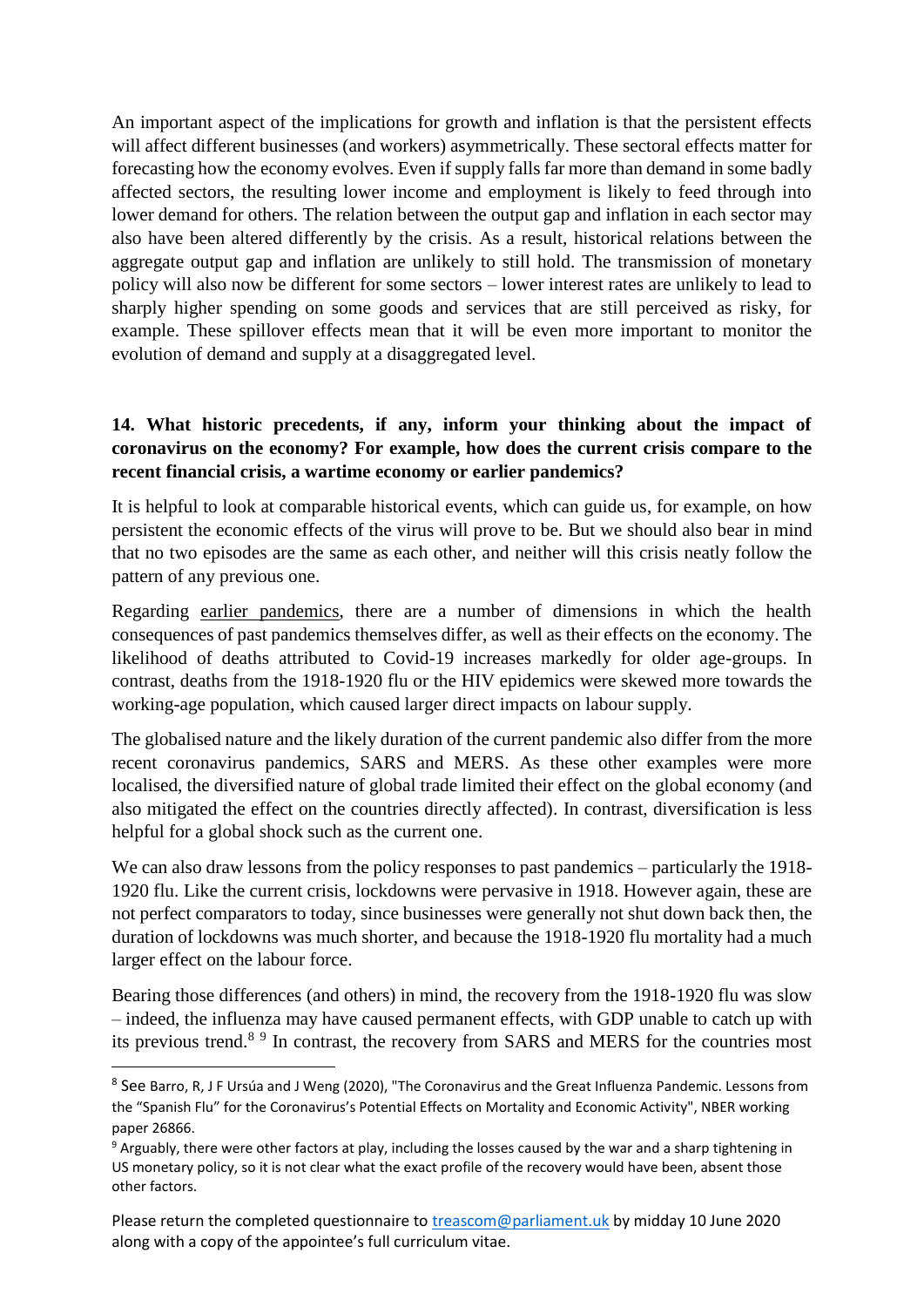affected was quicker, drawing a V-shaped curve. The current pandemic should fall in between the two extremes, but naturally, there is still significant uncertainty within that wide range.

Wars are also natural precedents in some respects, as they are exogenous events that can have major impacts on macroeconomic activity. But they are difficult to compare as the effects can differ drastically depending on how the country in question was involved. One possible comparison is the large economic contractions suffered by countries occupied by Germany during the Second World War. These countries tended to show fairly rapid recoveries. A key difference is that the war had a clear end date; without a vaccine, the current pandemic might continue to affect us for some time, even if the worst is past. This could generate persistent uncertainty leading to a more protracted economic recovery.

Finally, the global financial crisis is an obvious precedent as the only comparable fall in global activity in recent times. But as discussed in the previous question, the nature of the current falls in output are so far very different. Another major difference is that the financial crisis in the UK was one that emanated from and was amplified by the banking sector. The resulting reductions in credit supply likely contributed to the persistence of the downturn and weakness in UK productivity growth. This time, partly reflecting actions taken by the FPC since then to enhance the resilience of the UK financial system, the banking system has so far been able to act as a shock absorber, rather than amplifier.

## **15. What are the material differences between your personal forecast for the UK economy, and the MPC's collective view?**

As we discussed in our Monetary Policy Report, given the enormous uncertainties over so many key parts of the economic outlook, including the uncertainty intrinsic to epidemiological models and the non-pharmaceutical interventions taken by governments around the world in response to the evolution of the pandemic, the MPC opted to publish an illustrative scenario, rather than a collective forecast. This represented one possible way that the economy might evolve. But it was not intended to represent the MPC's collective best guess of what was going to happen. For many non-economic assumptions such as the evolution of the pandemic, and governments' health policies domestically and abroad, it would not have been possible for the MPC to judge the likely probability of different outcomes. Since these assumptions were critical for any scenario and the required monetary policy response, it would have been misleading to present any single scenario as a modal forecast.

Our most recent full forecast was the one presented in our January report, which predated the spread of Covid-19 around the globe. At the time, I had been stressing for many months the observed weakness in core inflation data (see also my last annual report to the Treasury Committee). I had explored different hypotheses and argued that there was likely to be greater spare capacity than was present in the collective forecast, which at the time led me to see and highlight downside risks to the inflation forecast. Since then, those earlier differences between my personal forecast and the MPC's collective one have been dwarfed by the magnitude of the effects of Covid-19 on the inflation outlook.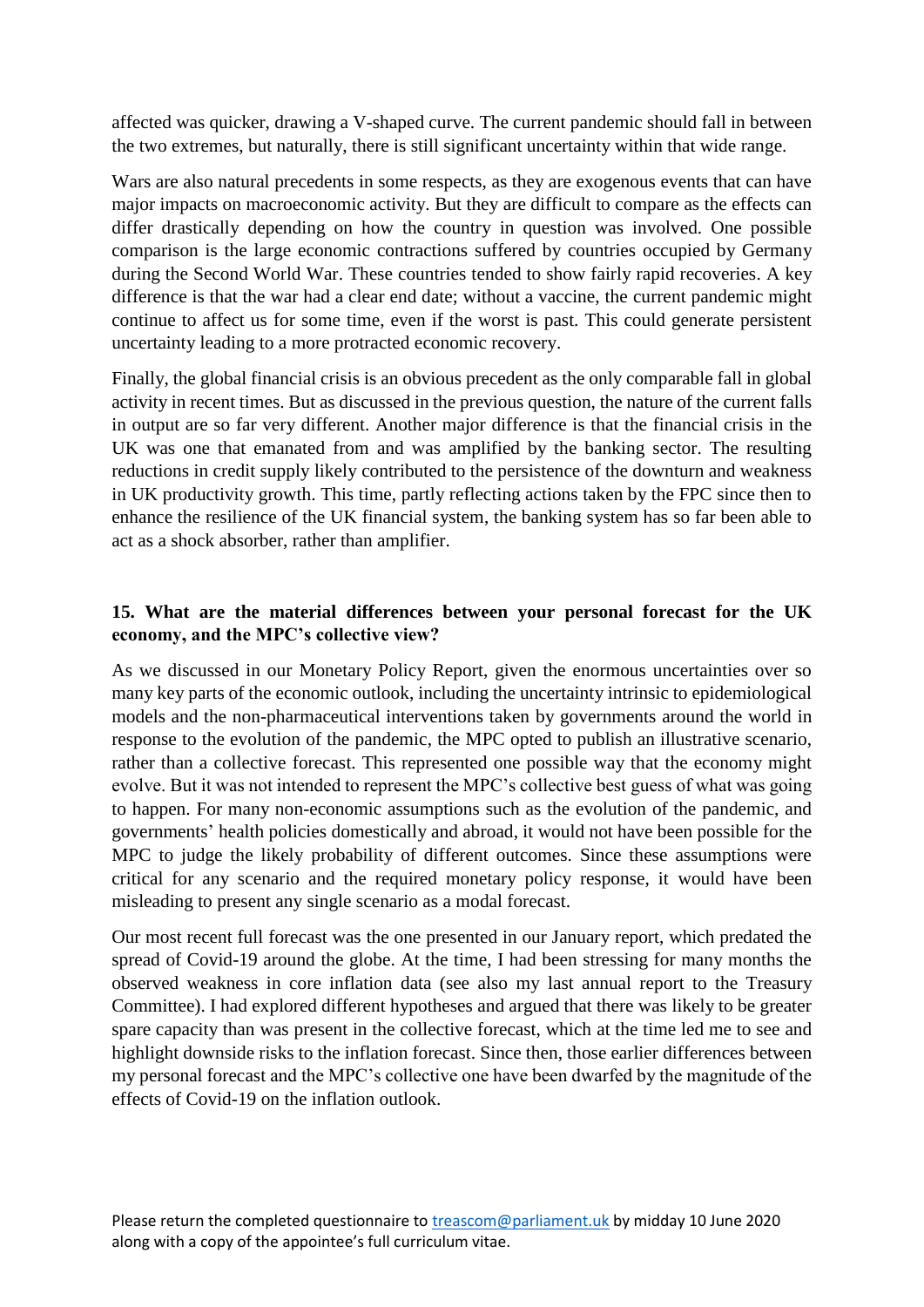**16. There has been discussion that after the coronavirus crisis, companies should operate with more reserves, so as to be better able to withstand a demand shock without having to rely on government support. What impact do you think such a change in business culture or business model would have on productivity growth?**

The effect of such a change in business models can be split into the *ex-ante* or 'steady state' impact, and the *ex-post* impact, after a large negative shock has occurred.

*Ex-post*, there is evidence to suggest that firms that are cash-rich may be able to weather a shock more effectively. Following the financial crisis, firms with larger reserves were able to maintain investment closer to pre-crisis levels, and more generally had stronger performance. Of course, it is possible that this reflected inherent differences in the firms, causing them both to hold higher cash reserves and to invest more afterwards. The finding may also be specific to the financial crisis, and not apply to all types of shocks. If the banking system is still functioning well, then illiquid but solvent firms may still be able to borrow to invest, even without large cash reserves.

*Ex-ante*, holding higher cash reserves may come with an opportunity cost. It is possible that investment and therefore productivity growth will have to be lower than otherwise in order to maintain large levels of cash reserves.

Individual firms will always have to trade-off the opportunity cost of holding higher cash reserves ex-ante, with the benefits of being able to survive and invest if negative shocks occur. Different firms may have different time horizons or exit plans.

As an external MPC member, it would be of course outside the scope of my remit to judge how these costs and benefits should be traded off by firms or governments. One can draw analogies with the banking sector, where the FPC requires banks to hold sufficient capital to remain resilient in the face of losses. The normative argument for intervention in the banking sector is that there are large negative externalities on the economy and/or deposit insurance schemes if it is not resilient. The case appears less clear-cut for other sectors.

# **17. To what extent do you think there will be scarring to the UK economy, and how will you assess how much has occurred?**

Scarring normally refers to some permanent or long-lasting reductions in the supply potential of the economy. There are different ways in which this might happen in the context of the Covid-19 crisis. Many of them can also occur following more ordinary downturns in the economy, but there are reasons to think that the scale and nature of the current situation might make some of them more or less likely than usual.

First, it is possible that the increase in unemployment could lead to scarring in the labour market – usually referred to as 'hysteresis'. This can arise because unemployed workers become discouraged, and leave the labour force; or because unemployed (or furloughed) workers' skills or health deteriorate during time not on the job or in training. Much of the empirical evidence on this channel comes from very long spells of unemployment (such as those seen in Europe in the 1980s). My view is that as long as the current period of high unemployment remains temporary, there should be only a limited loss in skills. The crisis may even have led some workers to upskill to adapt to new ways of working remotely.

Please return the completed questionnaire to [treascom@parliament.uk](mailto:treascom@parliament.uk) by midday 10 June 2020 along with a copy of the appointee's full curriculum vitae.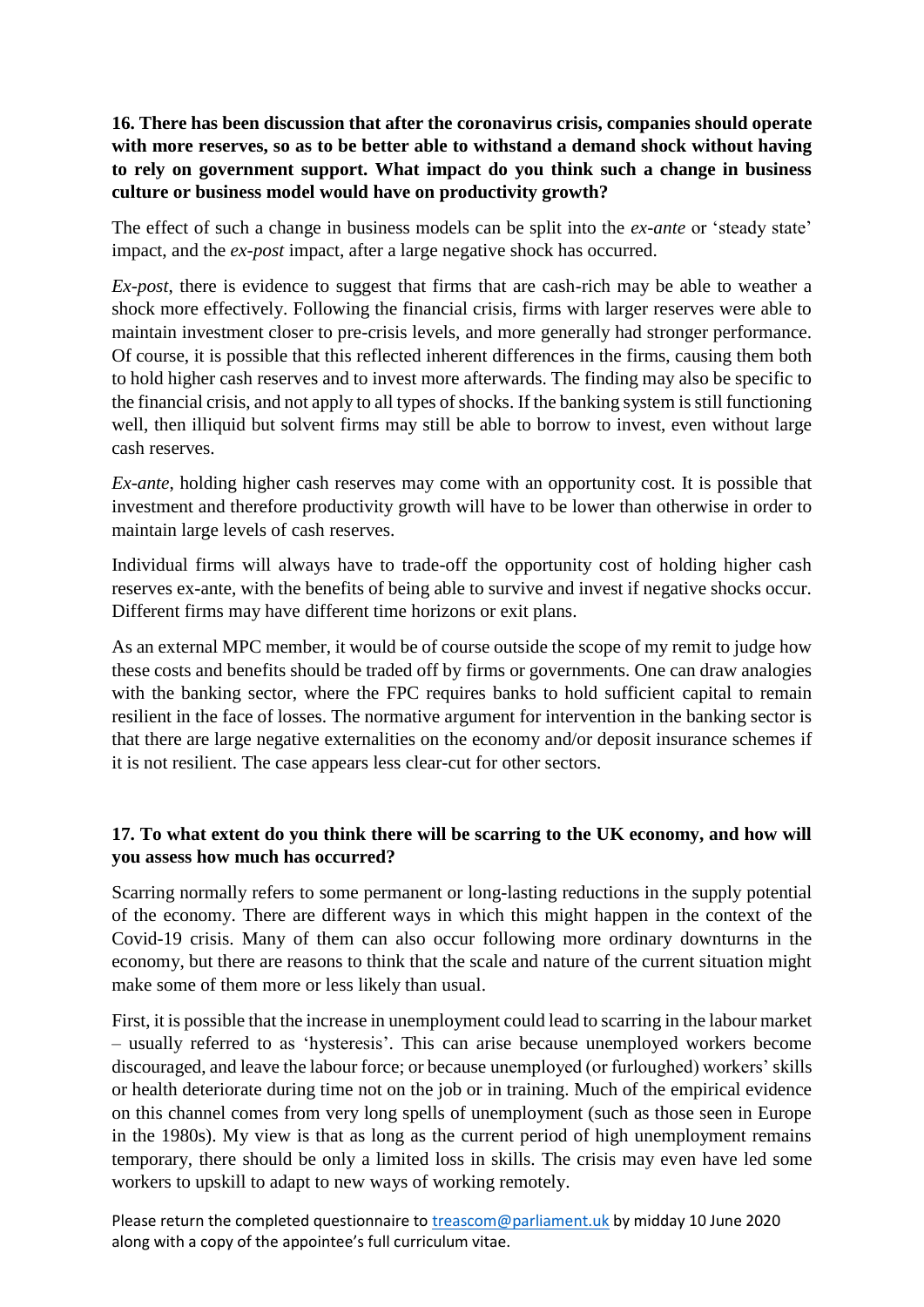Second, there is likely to be a reduction in supply due to a lower amount of capital investment, as well as the possibility that capital is scrapped or misallocated. All of these effects could lead to lower levels of capital services per worker, which would reduce labour productivity. The effect of lower investment will feed through gradually over time into capital shallowing, so the overall effect will depend on how quickly investment recovers. Whether capital is scrapped will depend on the degree to which there are business failures, especially if there is structural change in the economy that makes it harder to usefully reallocate capital to surviving firms.

Finally, it is possible that if the downturn persists, it causes a reduction in research and development, and innovation more generally. This could lead to a persistent reduction in technological progress, weighing on productivity and supply. These falls may be exacerbated by any persistent downturn in trade openness and supply chain disruptions.

The extent of all of these effects will depend crucially on how persistent the downturn is, and how much rises in unemployment and falls in investment are mitigated by fiscal and monetary policy actions. Indeed, in my view, preventing scarring was one of the key motivations underlying the immediate macroeconomic policy response to the effects of Covid-19.

I will be monitoring a range of data and more qualitative indicators, including intelligence from the Bank's Agency Network, to assess the degree of scarring. Since most of the processes I have outlined happen only gradually, we will get our first key indications from the usual aggregate data on investment and employment, as well as indicators of underemployment. Over time we will observe how investment feeds into data on capital services per hour to determine the extent of any capital shallowing. And indicators of human capital will tell us whether skills, education or health have suffered. Most difficult to gauge, as always, will be innovation, which is typically hard to measure – although the ONS now has more data that can inform us. A crucial aspect will be the degree of structural change that takes place – we will be able to observe effects using the sectoral expenditure, output and employment data.

## **18. How do you think the economy will evolve in the long-term following the coronavirus crisis?**

Some commentators have framed Covid-19 as a potential 'hinge' in history, or a turning point.<sup>10</sup> A turning point and a major rethink of our way of life is certainly possible for such a massive event, but it is difficult to predict exactly what it will look like.

Rather than a radical change, I think this shock could accelerate pre-existing technological trends; for example, more remote working, a switch to online retail, distance learning and more investment in artificial intelligence. Added to pre-existing climate change concerns, there may be a permanent shift away from long-distance air travel.

These changes may have knock-on macroeconomic impacts. More remote work, e-commerce and distance learning could weight on the demand for and the rental price of commercial real estate. The switch to online retail and greater AI could have implications for aggregate

<sup>10</sup> L Summers (14 May 2020), 'Covid-19 looks like a hinge in history' *Financial* Times, available at https://www.ft.com/content/de643ae8-9527-11ea-899a-f62a20d54625.

Please return the completed questionnaire to [treascom@parliament.uk](mailto:treascom@parliament.uk) by midday 10 June 2020 along with a copy of the appointee's full curriculum vitae.